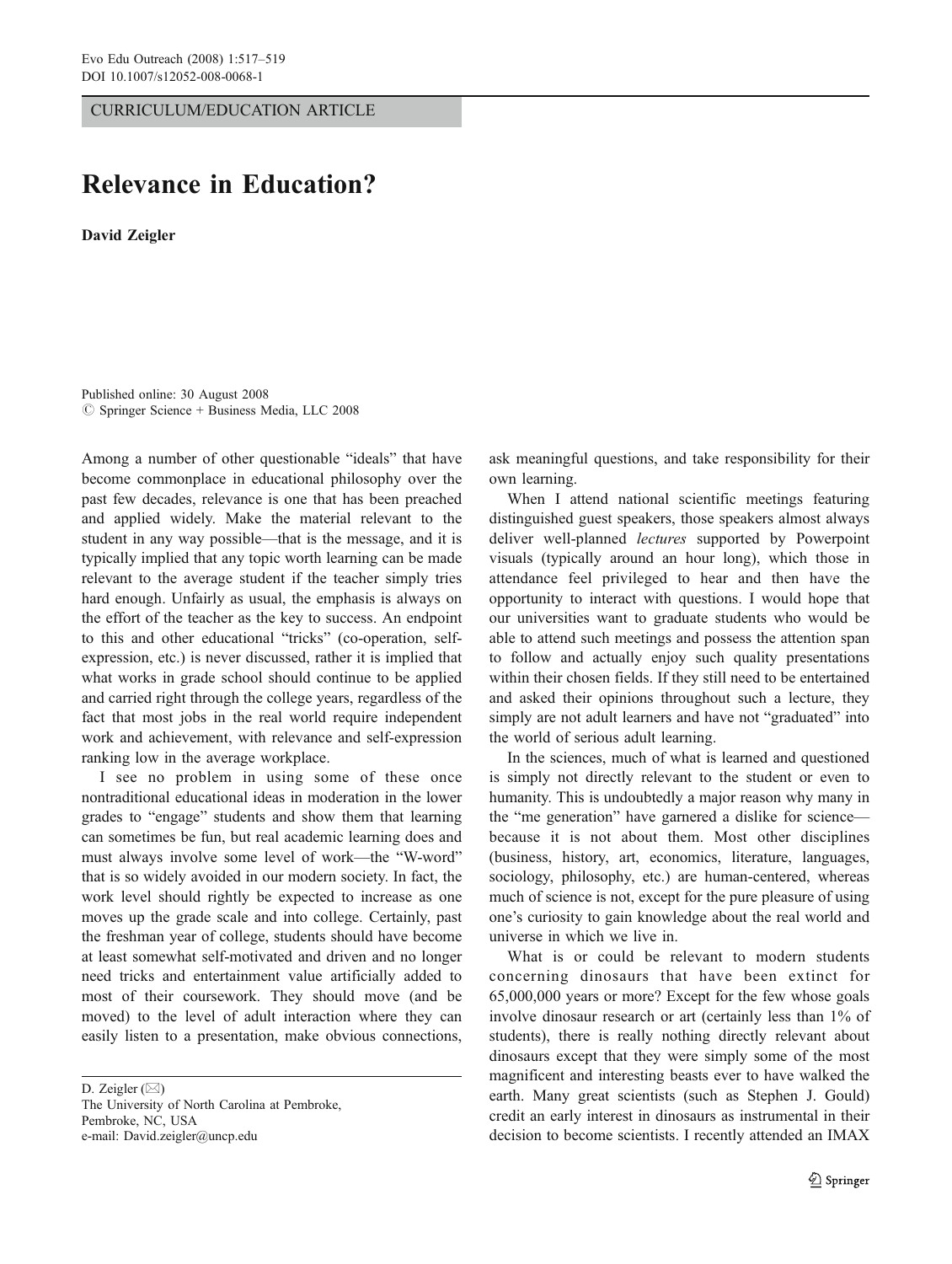film about dinosaurs where around 70% of the audience was made up of children who were most definitely excited by the presentation. Fortunately, children are innately curious about a great many things outside themselves, but the current pressures to make learning personally relevant works against that wonderful and open trait of childhood. Curiosity about the world is what drives interest in the sciences—not personal relevance.

Allowing students the opportunity to hold an actual fossil in their hands and discuss what it is could add some level of relevance to a discussion of extinct life forms. Going to a local site and actually digging out some fossils would surely add another level of relevance—as in "these things actually occur around here." But such opportunities are not readily available to all, and not all locations will have ready access to fossil beds, museums, telescopes, shorelines, zoos, public aquaria, and other first-hand opportunities for adding more relevance to their science courses. This is especially true in most K-12 classes.

Whether it be evolution, fossil finds, or any other area of science, another great aid in making a topic relevant is to cite current finds, especially those that are significant to the material being covered. I recently incorporated into my marine biology course the discovery of extant living reefs made of glass sponges off the coast of British Columbia (Dybas [2008\)](#page-2-0). Though the fossil record shows that such reefs existed in the distant past, these sizable reefs of glass sponges (some up to 18 m high and hundreds of square kilometers in footprint) are the first to have been discovered in modern times. This discovery, of course, makes a strong contrast to the idea that all reefs are coral reefs, and more importantly, it illustrates that major discoveries concerning biodiversity continue to take us by surprise—reformulating our understanding of the planet. A major message of science is that much about our world and universe is still unknown, and many discoveries await us in the future. Carl Sagan is reported to have said: "Somewhere there is something incredible waiting to be known." Most agree that people love discovery and adventure, and it really should not take extreme measures to make the discoveries of science exciting to the average young person.

Current recommendations concerning the teaching of evolution include attempts to make evolution relevant by addressing topics like the evolution of antibiotic resistance by bacteria and the evolution of the AIDS virus—topics that do concern humans today, but these topics pale in comparison in both scope and fascination to the rapid multiplication of cichlid species in Lake Victoria and Lake Malawi, the evolution of anole lizards in the islands of the Caribbean, and the relatively recent evolution of the endemic Galapagos flora and fauna. Likewise, the recently filled in details of the evolution of the first land vertebrates and the whales from terrestrial ancestors are topics most people should be curious about.

All that most topics really require to make them interesting to others is a teacher who exudes a fascination and interest in the topic. If a teacher does not show excitement, interest, and pleasure in the topics they cover, that lack will undoubtedly hinder student engagement. Especially in the sciences, teachers should be both masters and lovers of the material they are teaching. E.O. Wilson said it well when he wrote: "Returning to passion as the driver of learning, a teacher's dedication is most effective when expressed through both the art of teaching and the demonstrated love of the subject for its own sake" (Wilson [2006](#page-2-0)). Showing a passion for the topic is in itself a way to make a topic relevant, as in—some people are really excited about these topics.

As mentioned above, curiosity and an interest in our world is the innate norm among humans (especially in children)—a point that has been realized by many writers and scientists:

- "All men by nature desire to know." (Aristotle [1996](#page-2-0))
- & "A young child is born with the capacity for true learning; the openness, integrity, and the unbounded curiosity that should become his lifetime way to knowledge." (Wylie [1968\)](#page-2-0)
- "We are all born curious, full of questions, with an open mind and a built-in sense of awe and wonder about life." (Pine [1989](#page-2-0))
- & "Many of these children (kindergarten and first graders) are natural-born scientists—although heavy on the wonder side and light on skepticism. They're curious, intellectually vigorous." (Sagan [1997](#page-2-0))

It is only through the damping of their curiosity by adults (unfortunately sometimes educators) that many children completely lose this sense of wonder and come to demand personal relevance in its place. Most scientists would say that curiosity should trump relevance every time. Curiosity leads to open-mindedness and critical thinking, qualities every educator should want students to possess and develop. Extreme emphasis on relevance can potentially lead to self-centered narcissism—the extreme opposite of open curiosity. This point is made by Maureen Stout in her book The Feel Good Curriculum (Stout [2000\)](#page-2-0). Two quotes from her book plainly state the problems with relevance: (1) "If we only learned what we were sure was relevant, we'd never learn anything." (2) "Education should be about discovering the world, not just discovering oneself."

Of course, there are many societal factors that contribute to the disinterest or smug apathy seen in many of today's students: single-parent homes, poverty, a lack of encouragement to read at home, television (the great majority of it), videogames, drugs, entitlement philosophy, lowered educational standards, the belief in success without effort,